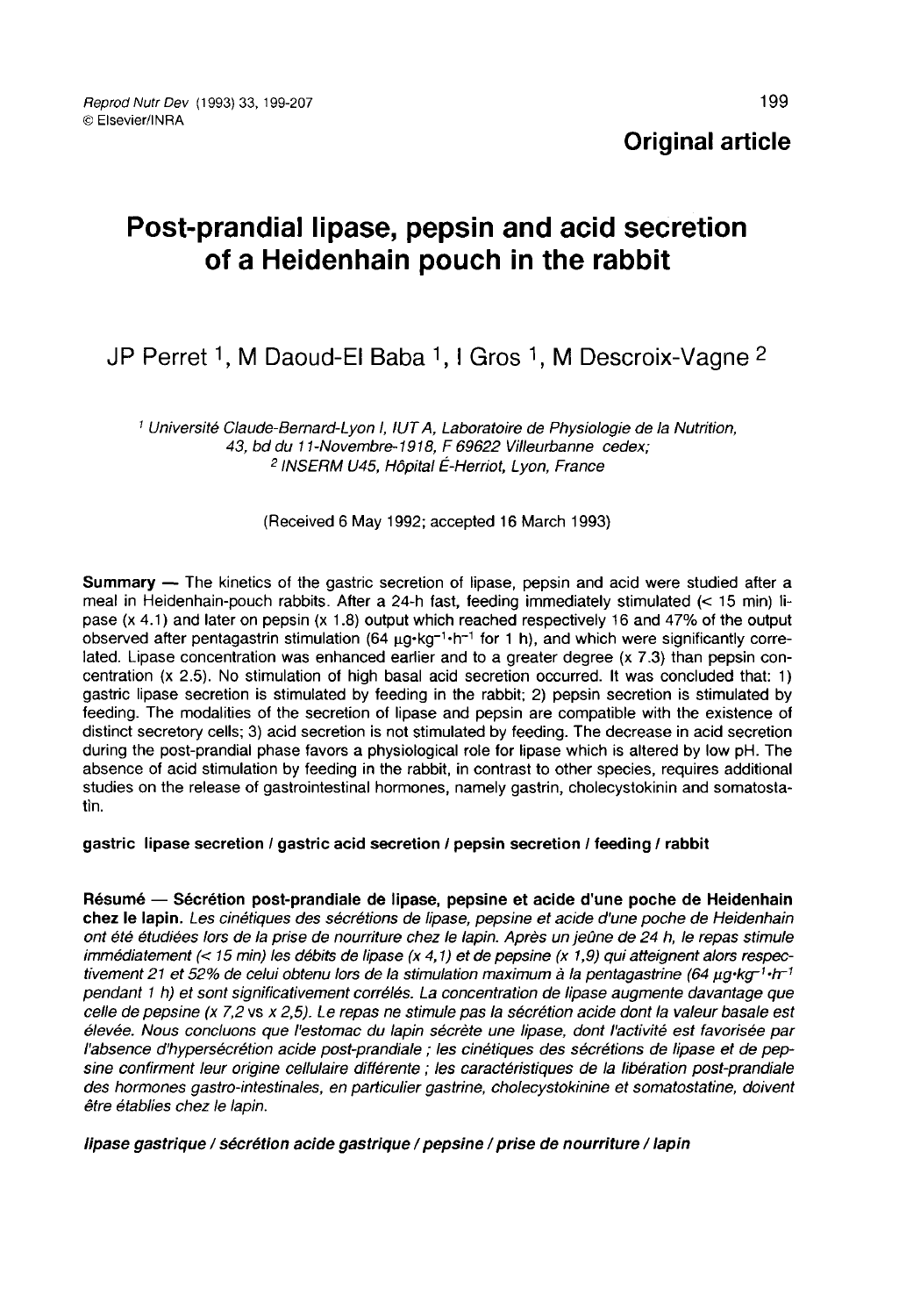## INTRODUCTION

Although the activity of preduodenal lip ases has been well studied in vitro, their mechanism of secretion is largely unknown. Studies performed in vivo show that the lipolytic activity of gastric contents in adult volunteers is stimulated by central vagal stimulation (Szafran et al, 1971) and pentagastrin (Moreau et al, 1988b; Moreau et al, 1990b; Szafran et al, 1978) but that like secretin, cholecystokinin has no effect (Moreau et al, 1988b). In the newborn, lipolytic activity is found in the stomach only after a meal (Fredrikzon and Hernell, 1977); or it disappears from the gastric mucosa after suckling (Perret and Bacques, 1983). These in vivo results were often obtained without sufficient care in determining the origin and preservation of the lipase (Fredrik zon and Hernell, 1977; Szafran et al, 1971, 1978), and do not demonstrate that gastric lipase is effectively secreted or that it plays a significant physiological role in the digestion of triacylglycerols.

Our study reports for the first time the evolution of the secretions of lipase, acid and pepsin of a Heidenhain pouch after a meal in the rabbit, whose stomach is the richest in lipases amongst all species so far studied (Moreau et al, 1988a). As the pouch is no longer in contact with food, the unbuffered juice has a very low pH which might alter lipase: pouch perfusion allows the maintenance of a pH that is compatible with lipase and pepsin stability. The effect of perfusion itself was evaluated on acid and pepsin secretion. The responses were compared to those induced by pentagastrin, which has been shown to be the best lipase stimulant in this species (Perret et al, 1993). In order to quantify the amount of lipase secretion, the lipase content of the gastric mucosa was also determined.

#### ANIMALS

French official regulations (decree No 87- 849, 19 October 1987) for the care and use of laboratory animals were followed.

Female New Zealand rabbits were obtained from the Élevage Scientifique des Dombes, Chatillon-sur-Chalaronne, France, and maintained ad libitum on rabbit chow (UAR) and water. When equipped with the Heidenhain pouch, rabbits received water supplemented with NaCl (0.10%, wt/vol) and KCI (0.02%, wt/vol).

#### MATERIALS AND METHODS

Bovine serum albumin (BSA; fraction V, essentially fatty-acid free) and taurodeoxycholic acid sodium salt (TDC) were obtained from Sigma Chemicals. Hemoglobin protease substrate and Folin-Cioccalteu's phenol reagent, came from Merck. Tributyrin puriss was from Fluka, pepsin from Worthington Biochem, Corp NJ, pentobarbital from Sanofi, chlorpromazine (Largactil) and extencillin from Specia, ranitidine (Azantac) from Glaxo and pentagastrin (Peptavlon) from ICI Pharma.

Titanium cannulae, described by Gregory (1958), were obtained from Down-Bros and Mayer and Phelps Ltd, Surrey, UK. Sterile linen sutures came from Peters and Robert and Carrière, France.

#### Surgical procedure

A detailed description of the procedure used in the preparation of the Heidenhain pouch (HP) has been reported by El Baba et al (1991). The pouches were isolated from the fundic part of the greater curvature of the stomach. A Gregory's can'nula was inserted in the ventral part of the pouch. A recovery period of 1 month was observed.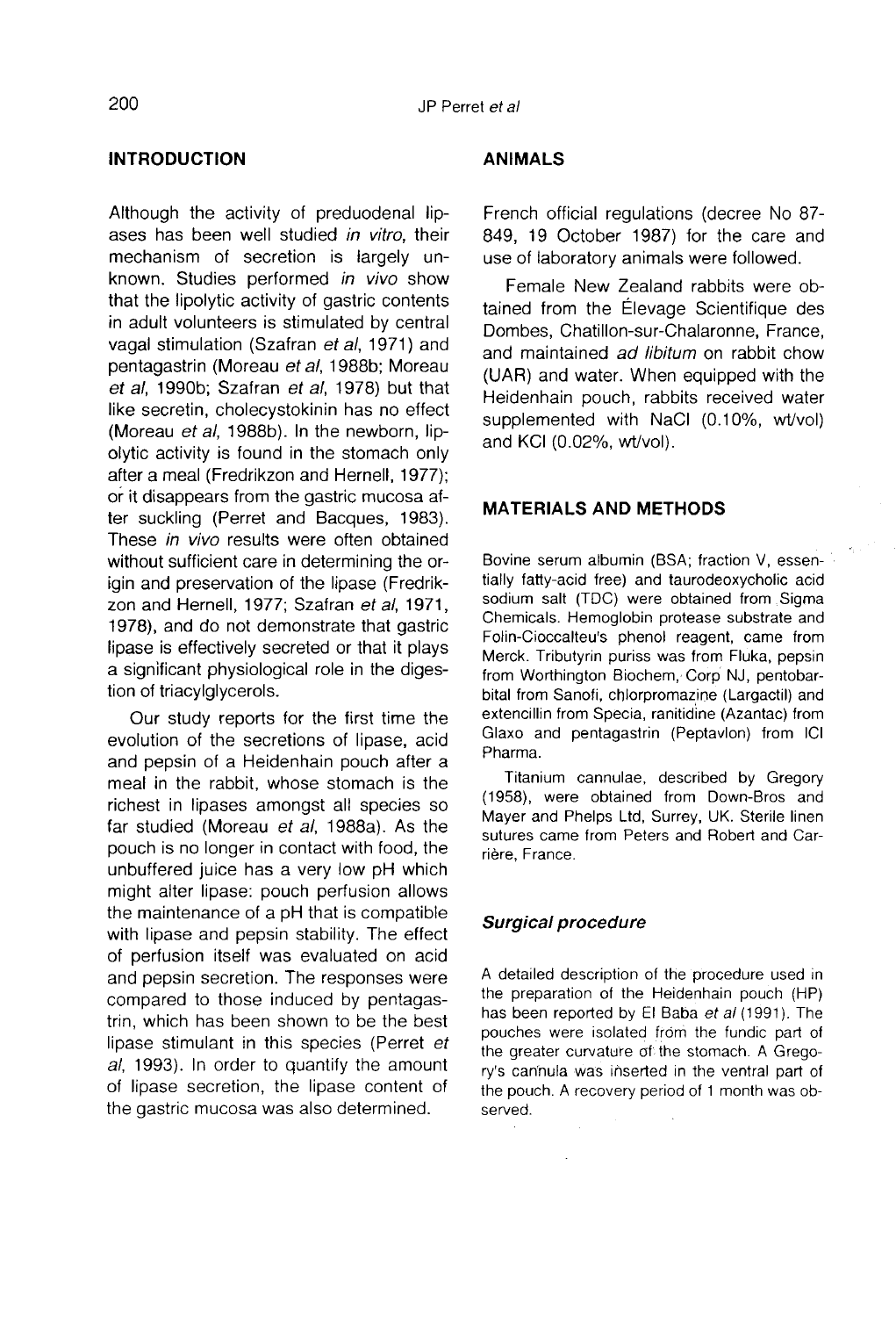#### Experimental procedure

#### Collection of the gastric secretion

After a 24-h fast with water available ad libitum and a collar to prevent coecotrophy, rabbits were placed in a harness. The pouch secretion was collected by 2 procedures, with and without pouch perfusion in each animal in a separate set of experiments.

With the first procedure, the pouch was continuously perfused without inducing any pressure with 2.5 ml recirculating solution of BSA 5% (wt/vol) in NaCl 0.9% (wt/vol) adjusted to pH 5.5 at a rate of 2 ml $\cdot$ min<sup>-1</sup>, with a catheter inserted in the pouch through the cannula (id =  $1.9$ ) mm). The perfusate flowed freely from the pouch through the cannula by gravity in a funnel emptying into the vessel where its pH was continuously adjusted to 5.5 with NaOH 0.2 N; the volume of the latter was recorded to provide the acid output per period. The vessel was weighed before and after each 15-min period, the difference giving the amount of gastric juice.

With the second procedure without gastric perfusion, the pouch secretion was directly collected in preweighed tubes.

Three 15-min basal periods were incorporated with 2 preliminary 15-min periods to equilibrate the system in the perfusion protocol.

The rabbits received 6 g of their habitual industrial chow over a 15-min period. The test was continued for 5 to 6 15-min periods (1 to 5 ries).

experiments for each of the 6 rabbits in both se-<br>experiments for each of the 6 rabbits in both se-<br>ries).<br>In separate experiments the rabbits received<br>an intravenous injection of pentagastrin (64<br> $\mu$ g·kg<sup>-1</sup>·h<sup>-1</sup> for 1 In separate experiments the rabbits received an intravenous injection of pentagastrin  $(64 \text{ uq-kq}^{-1} \cdot h^{-1}$  for 1 h).

#### Analytical procedures

Acid output was directly assessed by the volume of NaOH used to maintain the 5.5 pH during each period in the perfusion experiments. In the non-perfusion experiments, acid concentration was determined in 0.1 ml gastric juice from the pouch with 0.1 N NaOH by pHmeter and an autoburet (Radiometer).

Pepsin and lipase concentrations were determined in duplicate the same day on which the experiment was performed.

The measurement of pepsin as described by Anson (1938) was adapted to low volumes. Incubations were carried out for 10 min at 25°C with  $0.2$  ml hemoglobin substrate and  $50$   $\mu$ l appropriately diluted perfusate. A blank was made for each dosage by adding trichloracetic acid to the substrate before the incubation. Isolation of the soluble products of hemoglobin proteolysis was assured by 3-min centrifugation at 11 000 g of the trichloracetic precipitate. Quantification of these products was carried out with Folin-Cioccalteu's phenol reagent. A calibration curve was made with pepsin standards from 12.5 to 150  $\mu$ a $\cdot$ ml<sup>-1</sup>.

The measurement of lipase was adapted from Gargouri (1986a). Emulsification of 0.7 ml tributyrin in 19.3 ml NaCl solution 0.9%, BSA 0.01% and TDC 0.1% (wt/vol) was carried out by sonication for 8 min at 25 W in a 30-ml screw-capped tube dipped in crushed ice. We measured at 37°C with the aid of a pH stat the quantity of butyric acid released at pH 5.5 over a 3-min period after the addition of 0.1 ml perfu sate or gastric extract to 1.5 ml emulsion with continuous magnetic stirring and under nitrogen flow. Neutralization was assured with freshly prepared 0.02 N NaOH.

Results are expressed in  $\mu$ Eq H<sup>+</sup> or in mg pepsin or in units lipase secreted for 15 min. One unit lipase released 1 uEq butyric acid in 1 min.

#### Determination of lipase activity in the gastric mucosa

The fresh stomach of 5 non-fasted rabbits was excised at the level of the pericardia, the fundus near the greater curvature, ie at the site of the HP, the corpus and the antrum. The mucosa was removed from each sample and weighed, then homogenized in an ice-bath for 20 s with a motor-driven microhomogenizer. Homogenates were centrifuged for 5 min at 10 000  $q$  and lipolytic activity measured in the clear supernatant as already described using 0.1 N NaOH. Protein content was determined by the Lowry procedure  $(1951)$ .

#### Stastistical analysis

Data obtained for each rabbit were averaged before the group data were pooled. The non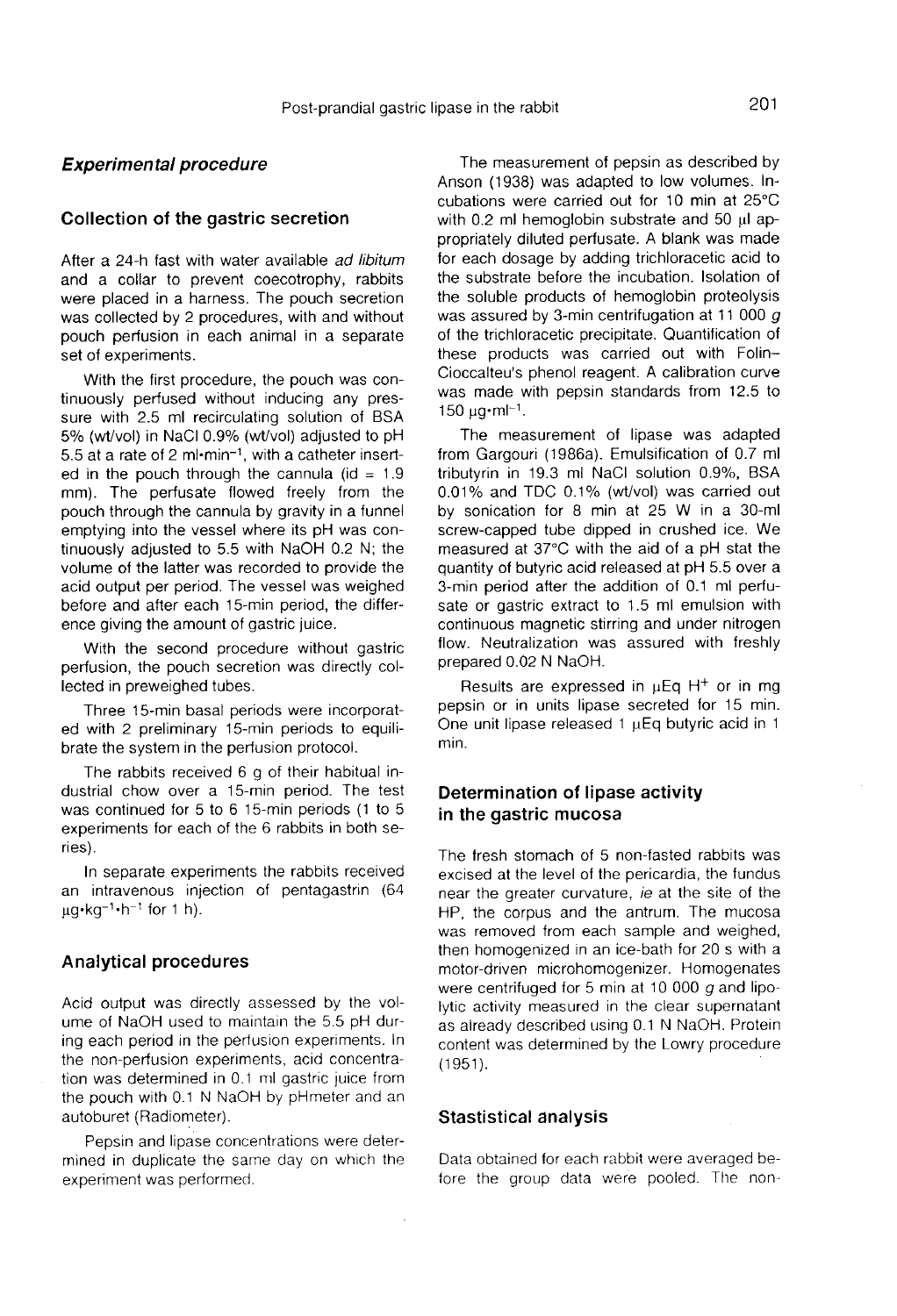parametric Wilcoxon test for paired values was used to test the effect of the alimentary stimulus. The non-parametric Mann-Whitney test was chosen to compare the procedure. Correlation coefficients between the acid, pepsin and lipase output were calculated.

#### RESULTS

#### Basal secretion

With pouch perfusion, lipase, pepsin and acid output was respectively  $4.7 \pm 2.1$ units, 2.4  $\pm$  1.5 mg and 73  $\pm$  12  $\mu$ Eq over 15 min (fig 1) which represented 4, 26 and 20% of the maximal output obtained with<br>pentagastrin stimulation (respectively (respectively 120.0  $\pm$  29.4 units, 9.0  $\pm$  4.3 mg, 364  $\pm$  57 uEq per 15 min). The concentrations of lipase, pepsin and acid are given in table I. No correlation was obtained between the lipase, acid and pepsin output (table II). Lipase and pepsin output was stable throughout the basal periods, while acid declined (40% over 1 h).

Without perfusion, no lipase could be detected. Pepsin output was lower (1.0  $\pm$ 0.5 mg per 15 min); the mean acid output was identical  $(71 \pm 7 \text{ } \mu \text{Eq}$  over 15 min).

#### Meal stimulated secretion

With pouch perfusion, lipase output rose significantly immediately after the meal and remained high for 75 min (fig 1), while pepsin output rose slowly and was significantly increased after 1 h. The peaks were respectively 4.1- and 1.8-fold the basal level. They reached 16 and 47% of maximal pentagastrin output. Lipase and pepsin concentrations in the gastric secretion were multiplied by 7.3 and 2.5-fold respectively (table I). A positive correlation was observed between the output of lipase and



Fig 1. Gastric acid, pepsin and lipase output before and after a meal in rabbits. Gastric secretion was collected by Heidenhain pouch perfusion during basal (period 1 to 3) and after a meal, regular diet (periods 5 to 8). The means and SEM (vertical lines) are the averaged values of 6 rabbits. 'Significantly different from basal output (Wilcoxon test),  $P < 0.05$ .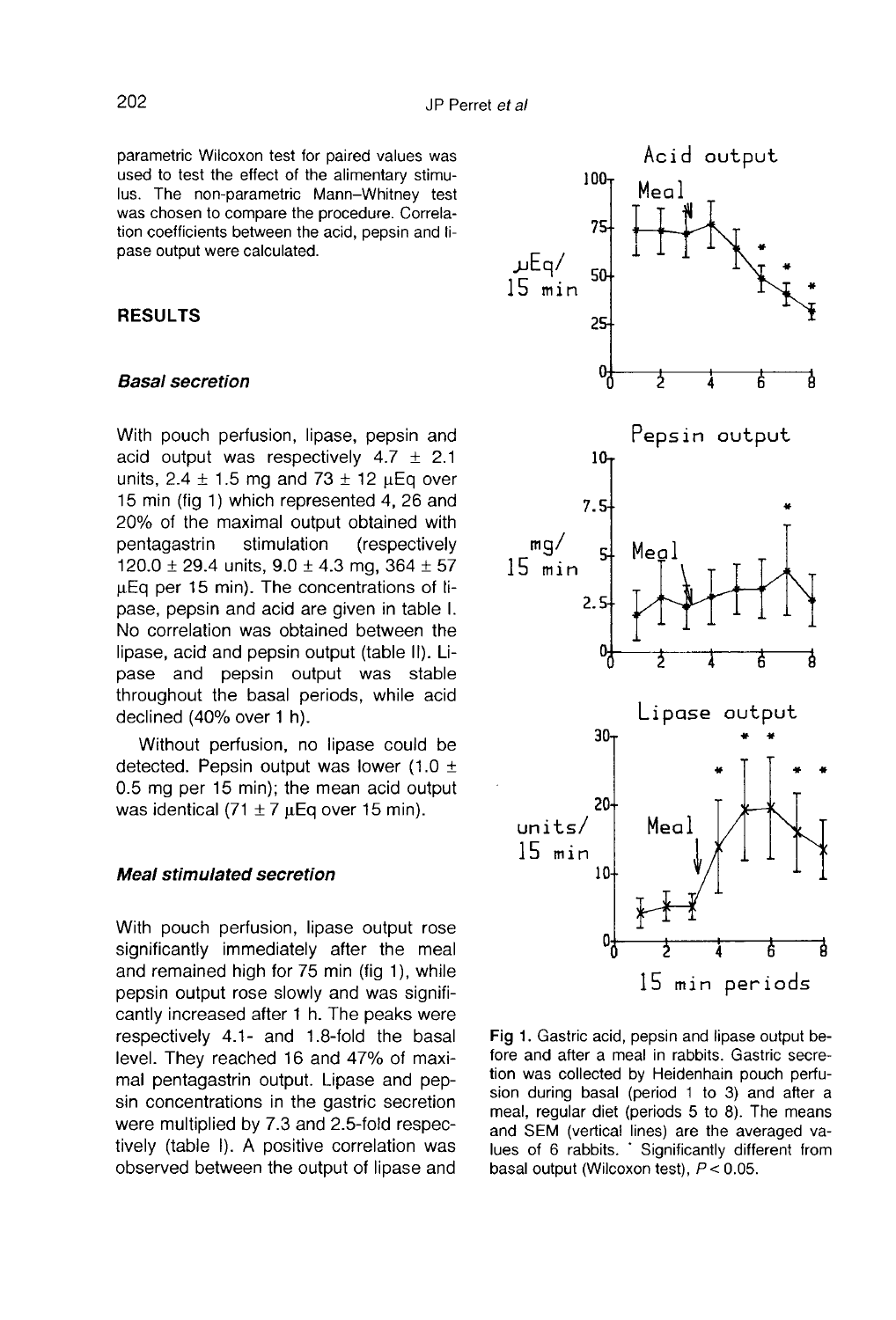|              | Lipase<br>(U·mt <sup>1</sup> ) | Pepsin<br>$(mq \cdot m l')$ | Acid<br>$(\mu Eq \cdot m t^{\dagger})$ |
|--------------|--------------------------------|-----------------------------|----------------------------------------|
| Basal        | $9.2 \pm 5.5$<br>(6)           | $4.6 \pm 2.3$ (6)           | $144 \pm 8$ (6)                        |
| Meal         | $66.8 \pm 35.7$ * (6)          | $12.3 \pm 4.5$ * (6)        | $159 \pm 8^*$ (6)                      |
| Pentagastrin | $216 \pm 96^*$<br>(6)          | $13.9 \pm 4.7$ (6)          | $166 \pm 6'$ (6)                       |

Table I. Concentrations in HP secretion (mean  $\pm$  SEM) of lipase, pepsin and acid in basal, after meal and pentagastrin stimulation (the number of rabbits is given in parentheses).

Significantly different from basal (Wilcoxon test,  $P < 0.05$ ).

pepsin after the meal (table II). Acid output was not stimulated by the meal (fig 1 ). Following a transient non-significant rise, a progressive and significant 47% fall was observed over 1 h following the meal. This decline was not different from the 40% drop observed during basal period. The pouch perfusion with pH 5.5 NaCl alone without BSA as a buffer led to a 10-fold weaker lipase secretion, while pepsin and acid secretion were unchanged.

Without pouch perfusion, no lipase could be found after the meal in the gastric juice, with a pH which always remained at < 1. Feeding induced an increase in pepsin output with a maximum  $(4.1 \pm 2.4 \text{ mg per})$ 15 min) which did not differ from that obtained by perfusion (fig 1). Acid output was not increased by feeding and continued to decrease as in the basal condition (45  $\pm$ 18%).

#### Localization of lipase-secreting cells

As indicated in table III, lipase-secreting cells were mainly located in the pericardial and fundic areas. The HP was roughly equal to 20% of the fundic area. The maxi-<br>mal meal-induced lipase output per 15 min<br>was = 10% of the total lipase content. Such<br>a comparison is only indicative since newmal meal-induced lipase output per 15 min was  $\approx$  10% of the total lipase content. Such a comparison is only indicative, since newly-synthesized lipase was not taken into account.

|                    | Acid/Lipase | Acid/Pepsin | Lipase/Pepsin |
|--------------------|-------------|-------------|---------------|
| Basal: periods 1-3 |             |             |               |
| n                  | 24          | 24          | 24            |
| r                  | $-0.313$    | $-0.016$    | 0.060         |
| Meal: periods 4-7  |             |             |               |
| n                  | 24          | 24          | 24            |
| r                  | $-0.241$    | $-0.068$    | 0.642         |

Table II. Correlation (r) between basal and meal stimulated lipase, acid and pepsin output of rabbit HP secretion.

n: Number of pairs tested: \* significant correlation.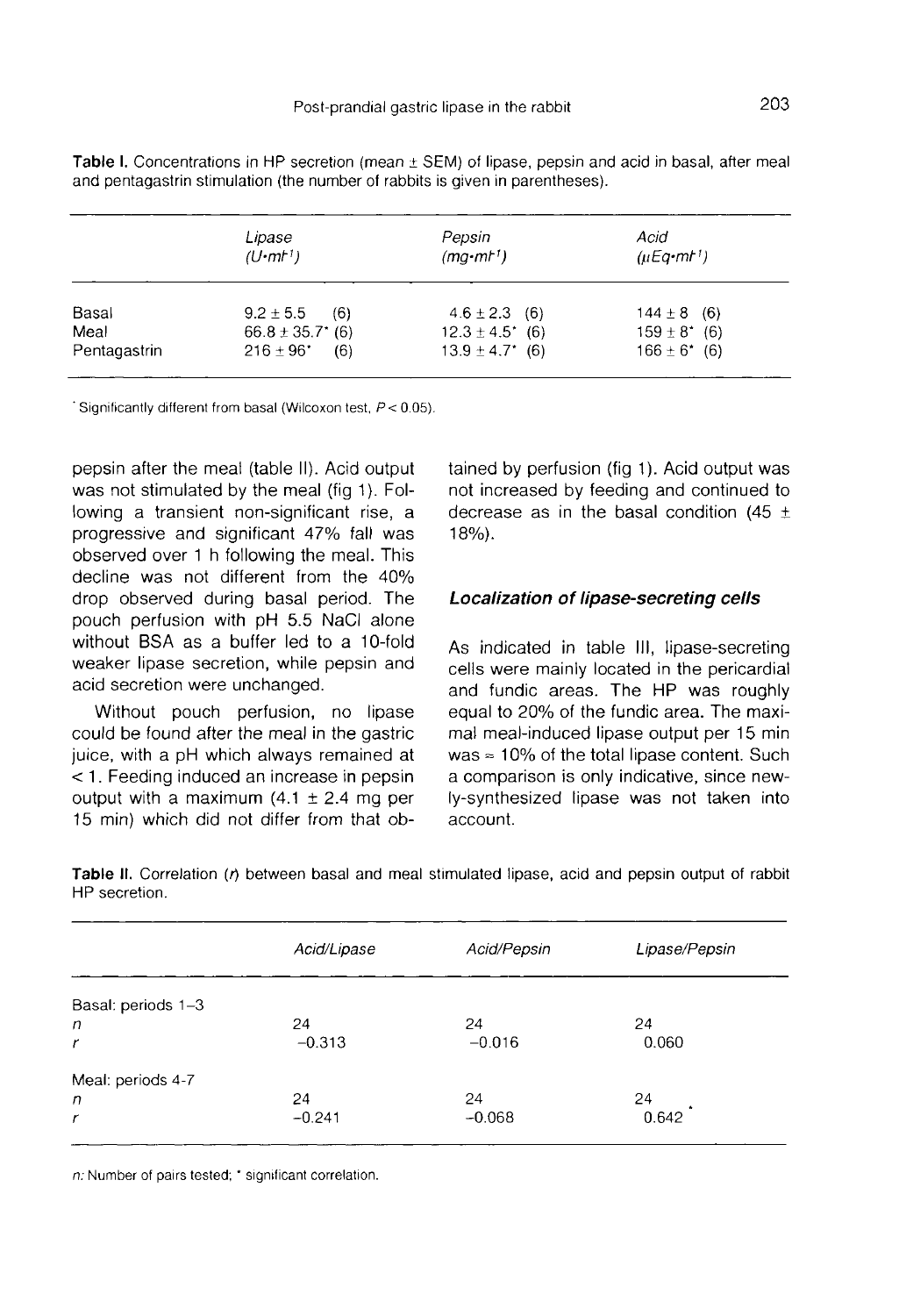| Area        | U/g fresh mucosa | U/mq protein | Total activity (U) |
|-------------|------------------|--------------|--------------------|
| Pericardial | $286 + 146$      | $5.7 + 2.9$  | $410 \pm 226$      |
| Fundus      | $391 \pm 192$    | $9.6 + 4.8$  | $1083 \pm 497$     |
| Corpus      | $63 + 28$        | $1.6 + 0.7$  | $300 \pm 192$      |
| Antrum      | $25 + 16$        | $0.8 + 0.5$  | $40 + 20$          |

Table III. Lipase activity (expressed in units: U) in the gastric mucosa of 5 non-fasted rabbits (mean  $\pm$ SEM).

#### **DISCUSSION**

The aim of this study was to determine how gastric lipase is effectively secreted in the rabbit. Our study shows for the first time that feeding stimulates lipase secretion together with pepsin secretion, while acid secretion is not influenced by food intake.

In order to collect gastric juice free of contamination by nutriments, saliva or pancreatic juice, we isolated a gastric pouch at the level of the fundic region of the greater curvature. As rabbit gastric lipase activity is impaired in pure gastric juice with a  $pH < 1$  (Perret, 1982) as in the dog (Carriere et al, 1992), the pouch was perfused with an isotonic 5% BSA solution in NaCl 0.9% at pH 5.5. This value was chosen for 3 reasons. First, the pH of gastric contents is  $> 2$  in the rabbit (Marty and Raynaud, 1966) and above the critical pH for irreversible inactivation of lipase. Secondly, the perfusate is used directly to measure the lipase activity which is maximum at pH 5.5. Thirdly, this pH also prevents the inactivation of pepsin, which occurs at  $pH > 5.5$ .

The rise in pepsin and lipase output after the meal is positively correlated, but the differences in the secretion kinetics (lipase peak preceding pepsin peak) and the variations in the ratio between the 2 enzymes are in accordance with the existence of distinct lipase- or pepsin-secreting cells (Moreau et al, 1990a). The rise in HP lipase output is not a result of the decreased acid output which could protect lipase from inactivation since the acid concentration of the HP secretion increases. Moreover, pentagastrin stimulation simultaneously enhanced acid and lipase output.

We find that lipase activity is as high in the fundic as in the pericardial mucosa, in contrast to the immunocytochemical estimations of Moreau et al (1990a). We estimate that 10% fundic lipase content is secreted in 15 min at peak ouptut after feeding. As carbamylcholine is a potent stimulus of HP lipase, pepsin and acid secretions in the rabbit (Perret et al, 1993), parasympathetic denervation probably minimizes the secretory response. Comparison of lipase output measured under the same conditions shows a higher postprandial response in the HP rabbit than in the cat. Basal-, cholinergic- and pentagastrin-stimulated secretions are also higher. However, this provides evidence that in the cat the HP mucosa is not as rich in lipase due to the preferential localization of this enzyme near the cardia (Descroix-Vagne et al, 1993; Perret et al, 1993). Our data support the possibility that a potentialization of pancreatic lipase can in fact occur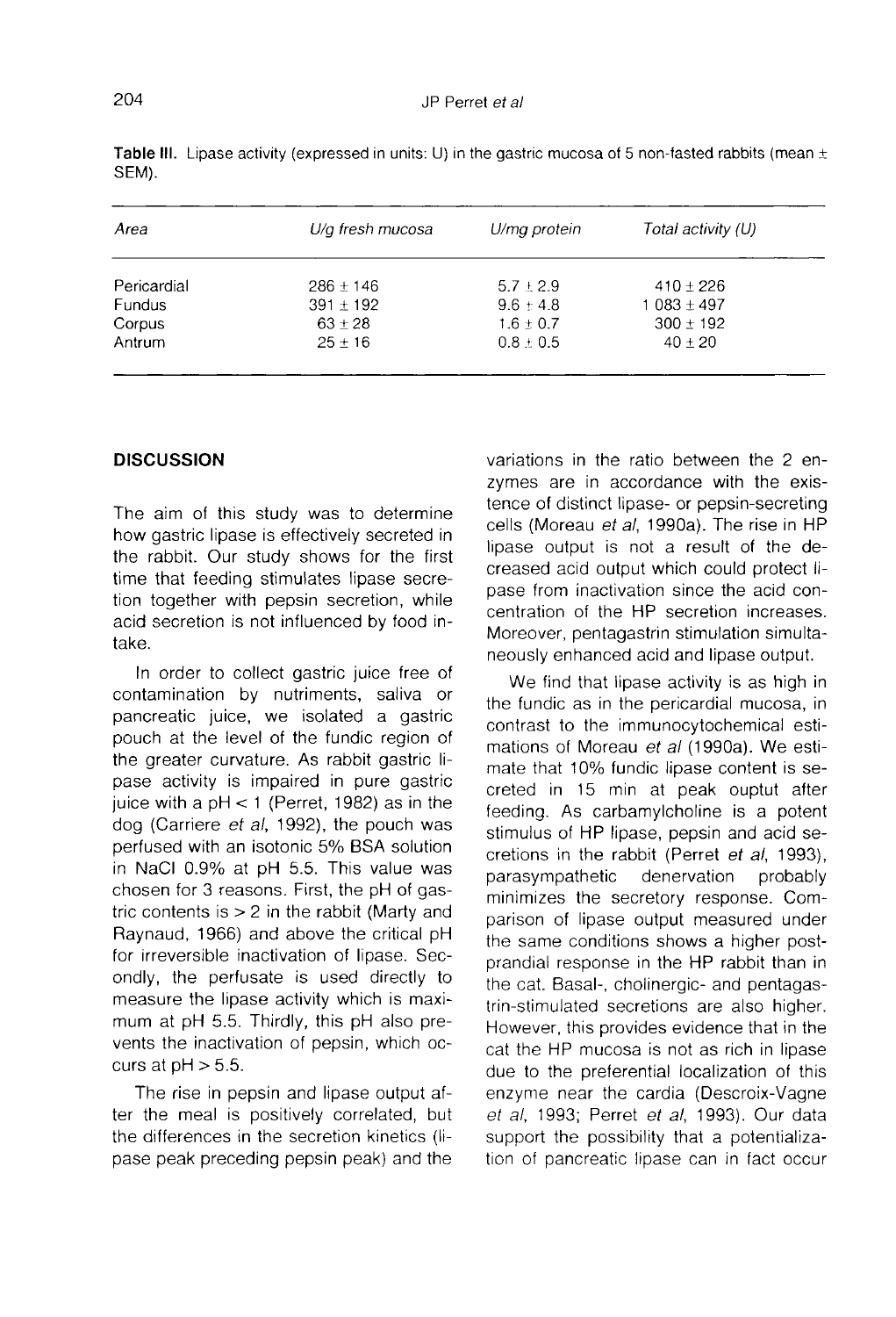in vivo, as has been suggested by in vitro studies (Gargouri et al, 1986b; Bernbäck et al, 1989).

The increase in pepsin output observed during perfusion can arise from a low concentration of topical acid, as has been observed in man (Smith and Torres, 1990) and from osmotic changes, as described in the rat (Puurunen and Westermann, 1978). A reflex arising from the distension of the pouch or the presence of BSA in the perfusate are excluded respectively by the mode of perfusion which avoids such a distension and the similitude of the data obtained with non-protein perfusate. The increase in pepsin induced by feeding was identical with and without pouch perfusion.

We confirm the existence of a high basal acid secretion which is not specific to the rabbit since it has been described in man (Wormsley and Grossman, 1965), the rat (Komarov et al, 1944) and the pig (Meritt and Brooks, 1970), whereas it is null in carnivorous animals (Emas and Grossman, 1967). The high basal secretion observed cannot be attribued to the presence of alimentary residues in the stomach, since stomach emptiness was verified after a 24-h fast with a collar to prevent coecotrophy in anesthetized rabbits before HP surgery. This confirms what has been shown, *ie* that several h after emptying, the acid output of a fistulated rabbit stomach reached 50% of the level obtained during pentagastrin stimulation (Redfern et al, 1991).

We have shown, for the first time that feeding does not stimulate acid secretion in the rabbit. The absence of acid stimulation is contrary to what has been observed in the dog (Wasunna et al, 1971) and the cat (Vagne et al, 1982). Several hypotheses might be advanced to explain the lack of acid stimulation by feeding: 1) gastrin is not the major stimulant of acid secretion in the rabbit; 2) gastrin is a major stimulant,

but antral acidification does not inhibit gastrin release; 3) the food given to the rabbit does not release enough gastrin; 4) the food also releases acid secretion inhibitors such as somatostatin or cholecystokinin which could be a weak gastrin agonist in the rabbit as in the dog (Johnson and Grossman, 1970) and man (Brooks and Grossman, 1970); 5) cholinergic innervation plays a crucial role in pentagastrinstimulated acid secretion, as has been described by Mulvihill et al. (1989). We previously found (Perret et al, 1993) that the maximally effective dose of pentagastrin for HP acid secretion is much higher than that determined by Redfern et al, (1991) in the innervated stomach:  $64$  vs  $10 \mu g \cdot kg^{-1}$ , but this is the case for many species. Similar to observations on HP, these authors showed that the high basal acid output is observed in the denervated as well as in the innervated stomach of gastric fistulated rabbits. The increase of acid concentration in meal-stimulated HP secretion rules out the possibility of an increased buffering effect which could lead to an underestimation of acid secretion. The gastric perfusion used to prevent lipase inactivation, which could elicit a local sympathetic reflex which inhibits gastric acid and pepsin in dogs (Magee, 1976), is probably not involved in the acid inhibition since a similar response was obtained without perfusion and acid and pepsin responses were opposite.

In conclusion, the secretion of gastric lipase is immediately and strongly stimulated by a meal in the rabbit. This secretion is positively correlated with that of pepsin which arises a little later, but is not accompanied by a rise in acid secretion. This favors the activity of lipase in the gastric lumen and a synergy between gastric and pancreatic lipase suggested by in vitro experiments. This conclusion cannot be strictly generalized to other mammals in which gastric acid secretion is stimulated by a meal. Isolated rabbit gastric glands or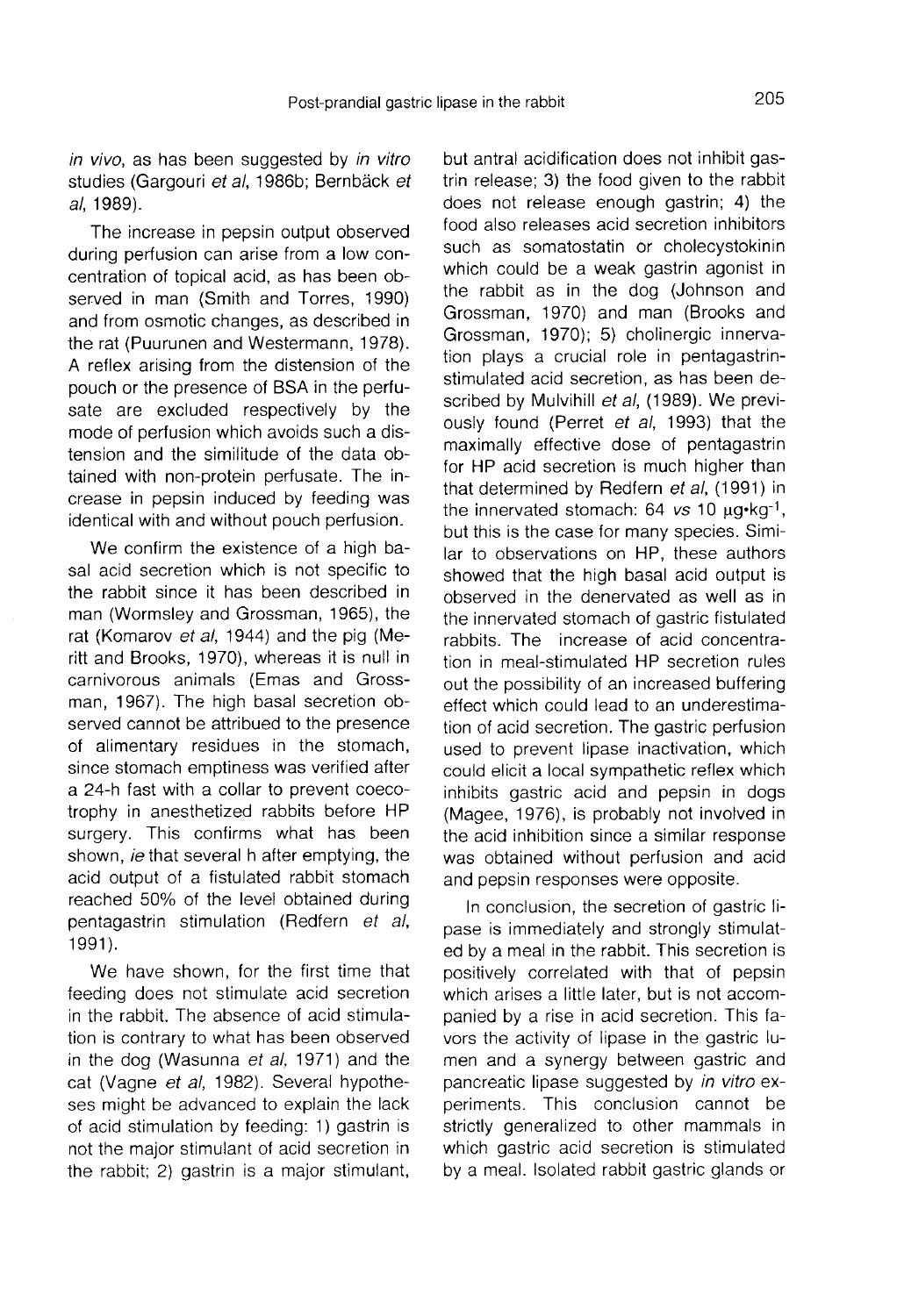cells require a physiological study of the gastric secretion in the isolated pouch to elucidate the mechanism of gastric secretion and the role of gastrointestinal hormones, namely gastrin, somatostatin and cholecystokinin, whose release is not fully understood in the rabbit.

### ACKNOWLEDGMENTS

This study was supported by a grant from Jouveinal Laboratories. The authors gratefully acknowledge the technical assistance of M Gilet and the participation of the following at the Institut Universitaire de Technologie, (Département de Biologie Appliquée, Villeurbanne): B Cottin, T Giordano and N Rentero. Our thanks are also extended to M J Carew for reviewing the English text.

### **REFERENCES**

- Anson ML (1938) The estimation of pepsin, trypsin, papain and cathepsin with hemoglobin. J Gen Physiol 22, 79-89
- Bernbäck S, Bläckberg L, Hernell O (1989) Fatty acids generated by gastric lipase promote human milk triacylglycerol digestion by pancreatic colipase dependent lipase. Biochim Biophys Acta 1001, 286-293
- Brooks AM, Grossman MI (1970) Effect of secretin and cholecystokinin on pentagastrin stimulated secretion in man. Gastroenterology 59, 114-119
- Carriere F, Raphel V, Moreau H, Bernadac A, Devaux MA, Grimaud R, Barrowman JA, Benicourt C, Junien JL, Laugier R, Verger R (1992) Dog gastric lipase: stimulation of its secretion in vivo and cytolocalization in mucous pit cells. Gastroenterology 102, 1535-1545
- Descroix-Vagne M, Perret JP, Daoud-El Baba M, Bosshard A, Dechelette MA, Gros I, Desvigne A, Rakotomalala H (1993) Variations of gastric lipase secretion in Heidenhain pouch cat. Arch Int Physiol Biochim Biophys, 101, 79-85
- El Baba M, Perret JP, Vagne M (1991) Etude des stimulations gastrinique, cholinergique et alimentaire de la sécrétion acide gastrique

d'une poche de Heidenhain chez le lapin éveillé. Arch Int Physiol Biochim Biophys 99, 449-453

- Emas S, Grossman MI (1967) Comparison of gastric secretion in conscious dogs and cats. Gastroenterology 52, 29-34
- Fredrikzon B, Hernell 0 (1977) Role of feeding on lipase activity in gastric contents. Acta Paediatr Scand 66, 479-484
- Gargouri Y, Pieroni G, Riviere C, Sauniere JF, Lowe PA, Sarda L, Verger R (1986a) Kinetic assay of human gastric lipase on short and long chain triacylglycerol emulsions. Gastroenterology 91, 919-925
- Gargouri Y, Pieroni G, Riviere C, Lowe PA, Sauniere JF, Sarda L, Verger R (1986b) Impor tance of human gastric lipase for intestinal lipolysis: an in vitro study. Biochem Biophys Acta 879, 419-423
- Gregory RA (1958) Gastric secretory responses after portal venous ligation. J Physiol (Lond) 144, 123-137
- Johnson LR, Grossman MI (1970) Analysis of inhibition of acid by cholecystokinin in dogs.<br>Am J Physiol 218, 550-554
- Komarov SA, Shay H, Rayport M, Fels SS (1944) Some observations on gastric secretion in normal rats. Gastroenterology 3, 406- 413
- Lowry OH, Rosebrough NJ, Farr L, Randal RJ (1951) Protein measurement with the Folin phenol reagent. J Biol Chem 193, 265-275
- Marty J, Raynaud P (1966) Étude de l'activité organique au niveau du tube digestif chez le lapin. Arch Sci Physio120 (4), 515-524
- Magee DF (1976) Adrenergic activity and gastric secretion. Proc Soc Exp Biol Med 151, 659- 662
- Meritt AM, Brooks FB (1970) Basal and histamine induced gastric and pepsin secretion in the conscious miniature pig. Gastroenterology 58, 801-813
- Moreau H, Gargouri Y, Lecat D, Junien JL, Verger R (1988a) Screening of preduodenal lipases in several mammals. Biochem Biophys Acta 959, 247-252
- Moreau H, Sauniere JF, Gargouri Y, Pieroni G, Verger R, Sarles H (1988b) Human gastric lipase: variations induced by gastrointestinal hormones and by pathology. Scand J Gastroentero123, 1044-1048